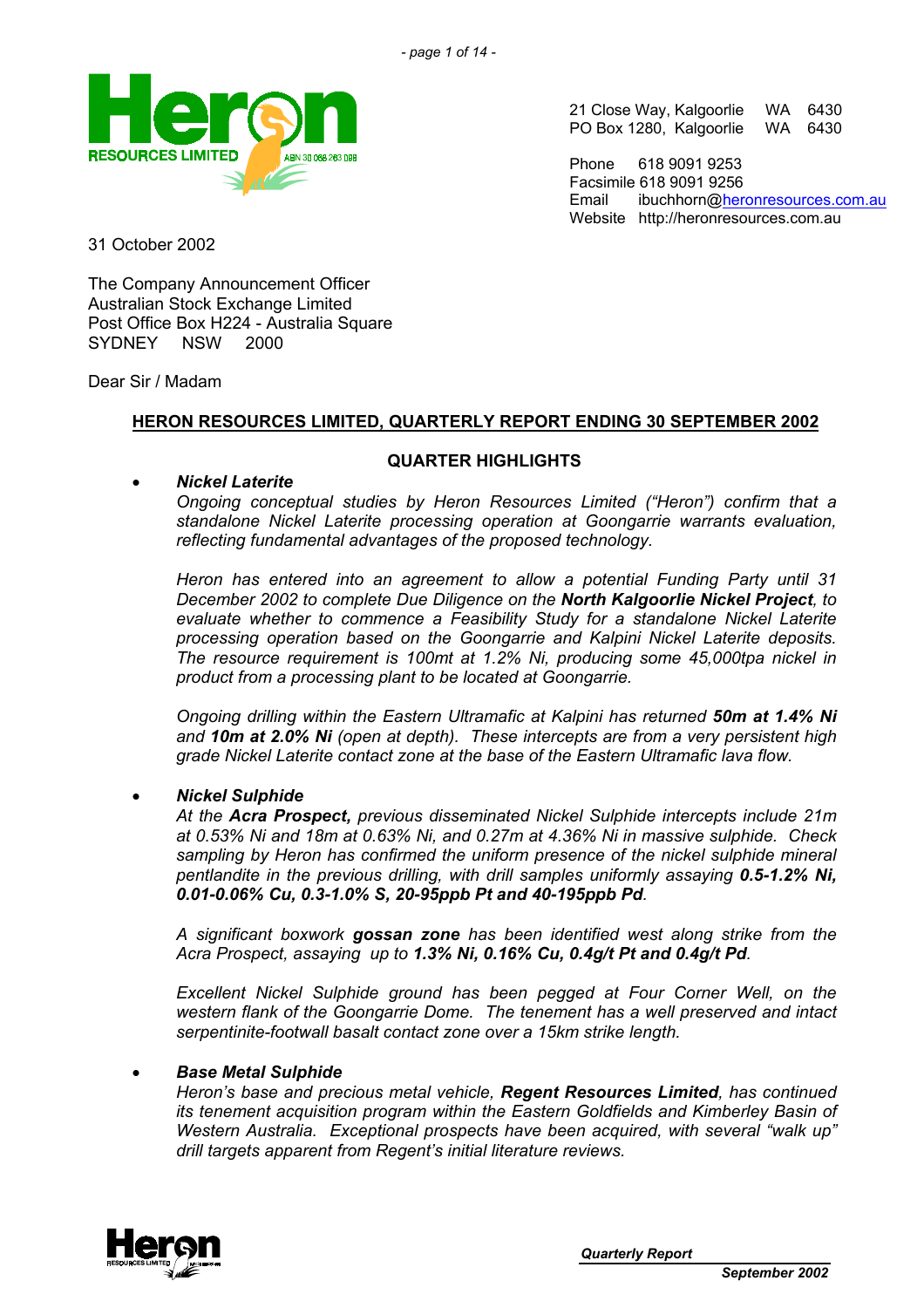# **1. SUMMARY**

### **Heron Resources Limited**

• Heron entered into a Letter Agreement with Minerals Processing and Marketing Pty Ltd ("MPM") and Atomaer Holdings Pty Ltd ("Atomaer") in which Heron granted to MPM and Atomaer exclusive rights until 31 December 2002 to negotiate and finalise, on behalf of Heron, a Financing Agreement between a Funding Party, Heron, MPM and Atomaer to finance feasibility studies and project development for the **North Kalgoorlie Nickel Project**.

Heron's initial financial modelling is promising, and does validate that the proposed MPM technology, including the flowsheet, engineering and material solutions be further evaluated and optimised. The MPM technology is significantly modified compared to existing plants.

• Heron has continued to acquire Walter Williams Formation ("WWF") ultramafic tenements in the Goongarrie area. Heron now has a continuous WWF holding from Windanya in the south to Sand Queen in the north, representing in excess of a **45km WWF strike length**. Without having drilled any of the recent acquisitions, the resource estimate is expected to significantly increase, even if only reflecting the acquisition of batter rights where resources previously adjoined a tenement boundary. The continuity of tenure is very significant in terms of ore haulage roads, ground water pipelines and other site infrastructure.

The current resource estimate at a 0.75% Ni cut-off is **180.1mt at 1.05% Ni and 0.08% Co**. This tonnage has been maintained despite the ore SG being reduced to 1.4 following the 2001 diamond drilling campaign and 2002 gravity survey.

Of interest, the Heron Nickel Laterite tenements variously surround and adjoin from south to north the Windanya, Vettersburg, Grafters, Goongarrie and Sand Queen gold mining centres. This exploration holding is associated with the western margin of the Bardoc Tectonic Zone, which is one of the most productive gold-hosting structures of the Eastern Goldfields.

- Discussions for processing Goongarrie ore through the Murrin Murrin Nickel Laterite treatment facility are currently in abeyance, awaiting settlement of corporate outcomes.
- The Company's substantial ultramafic tenement portfolio continues to be assessed for **ultramafic-hosted Nickel Sulphide**. EM and drilling targets have been defined at Acra, Jubilee and Pioneer. The Nickel Sulphide exploration relies largely on "state-of-the-art" interpretation of existing drilling and geophysical data, followed by field confirmation. At the current generative phase, expenditure demands are minimal.
- Exploration Manager David Crook presented a technical paper on the **Goongarrie Nickel Laterite deposit** at the internationally recognised 2002 Australian Geological Convention, in the session devoted to **world-class orebodies**.

#### **Regent Resources Limited – wholly owned subsidiary of Heron Resources Limited**

- Regent Resources was incorporated to **acquire high quality base metal projects** for initial target generation followed by either joint venture to majors or Initial Public Offer ("IPO").
- Exploration holdings were substantially increased within the **Yindarlgooda Province**. Interpreted Volcanogenic Massive Sulphide ("VMS") targets occur within large tracts of sulphidised felsic volcanics. Heron's initial sampling has confirmed VMS Cu-Zn settings, as well as ore grade gold targets to 2.4g/t Au within VMS sericitic "Footwall Alteration" haloes.

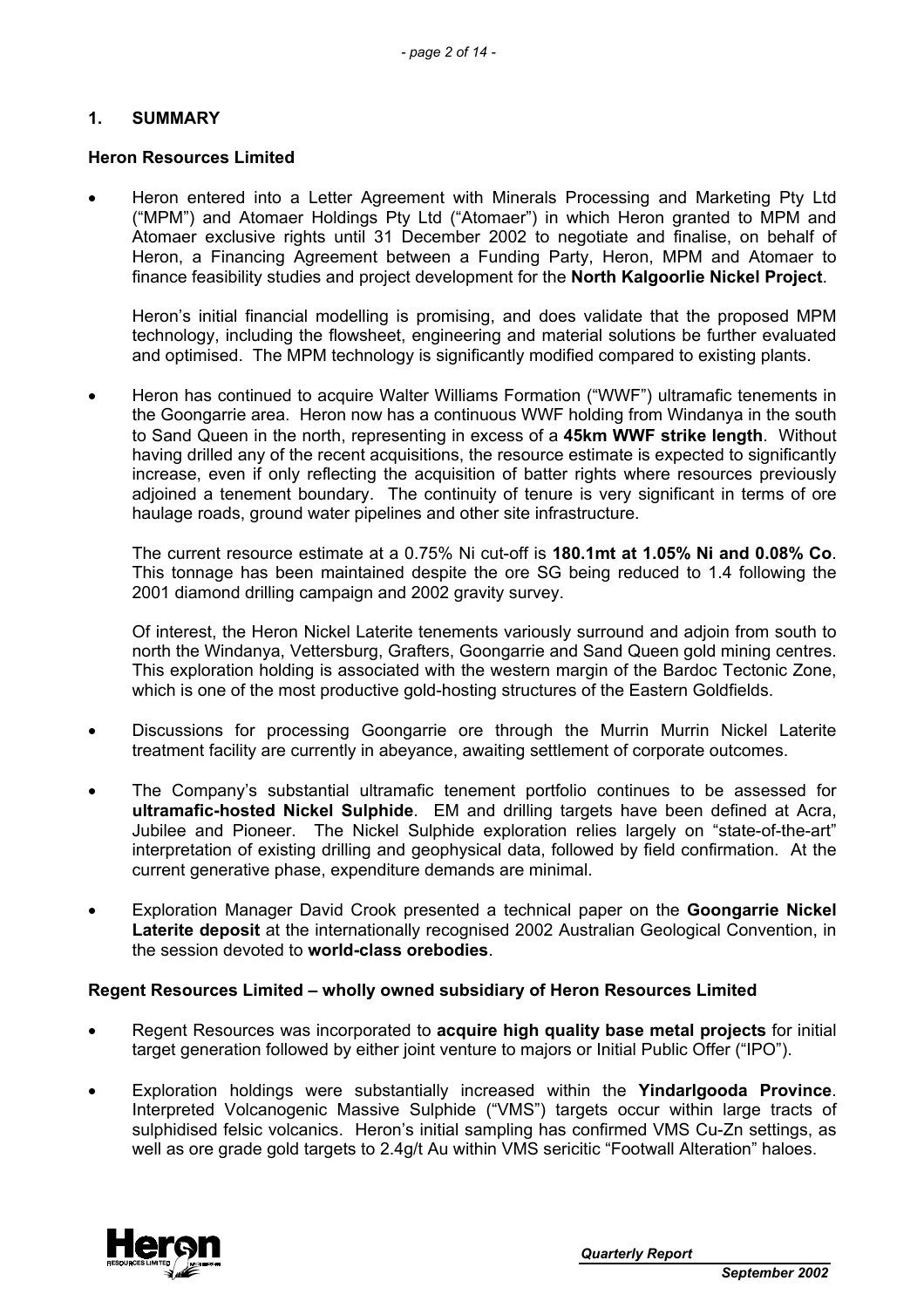# **2.0 OPERATIONS REVIEW**

### **2.1 KALGOORLIE NICKEL PROVINCE**

**2.1.1 Goongarrie Nickel Project** 

Heron 100%. Nickel - gold.

# *North Kalgoorlie Nickel Project*

Heron has indicated that it is willing to develop the North Kalgoorlie Nickel Project ("NKN Project") as a standalone Nickel Laterite processing operation pursuant the following principles:

- Heron is able to offer equity in the NKN Project to a Funding Party whereby a Funding Party may acquire the rights to:
	- i. Evaluate the technical and commercial viability of a standalone processing operation by funding a Feasibility Study at its sole cost.
	- ii. Establish an unincorporated joint venture for the development of the NKN Project in which the Funding Party and Heron will each have a 50% participating interest in the Project if the Funding Party proceeds to finance all of the capital costs of the Project, including Heron's share of those development costs, and awards an EPCM (Engineer, Procure, Construct, Manage) or like principal construction contract.
- MPM will make available a Nickel Laterite Process Technology for use in the Feasibility Study and operation of the NKN Project, on terms to be agreed by the Funding Party, Heron and MPM.
- Heron has offered to pay to Atomaer a fee for success in an amount to be agreed by Heron and Atomaer.

The proposed Feasibility Study, should it proceed, will involve a substantial level of drilling, metallurgical pilot studies and flow-sheet design, all of which will contribute to the ultimate long term development of Goongarrie and Kalpini, whether as ore supply to established processing plants, or as the planned greenfields standalone operation.

The Company exploration emphasis for the Quarter has been feasibility programs at Goongarrie. The objective has been to drill out Goongarrie to a Measured Mineral Resource status with sufficient tonnage to cover predicted project payback periods. On the assumption of 1.5% Ni ore supply to an existing plant, this detail of drilling is already complete at a 40x20m pattern, focussing on the Pamela Jean Zone. Detailed high grade 1.25% Ni cut-off ore interpretations with pit designs were finalised.

With a 4mtpa standalone operation now being evaluated, some 40mt at 1.2% Ni will require drill out at Goongarrie on a predominant 40x40m pattern. Such a program, entailing in excess of 30,000m of RC drilling, would be a prime requirement of a future Prefeasibility Study.

To assist drill targeting, revised ore interpretations were completed at a 1.0% Ni cut-off. The entire Heron Nickel Laterite drill data base was upgraded to a normalised format to facilitate the detailed modelling required as part of the NKN Project Due Diligence. A systematic quality assurance analytical program involving re-assay of 10% of all ore grade Goongarrie intercepts was completed. Analytical precision is outstanding, with independent laboratories validating the resource grade estimates.

MPM completed initial resource Due Diligence in late August 2002, with favourable results. Bulk metallurgical samples have now been supplied to MPM for independent testwork, to allow the proposed Funding Party to validate and refine the preferred MPM flowsheet.

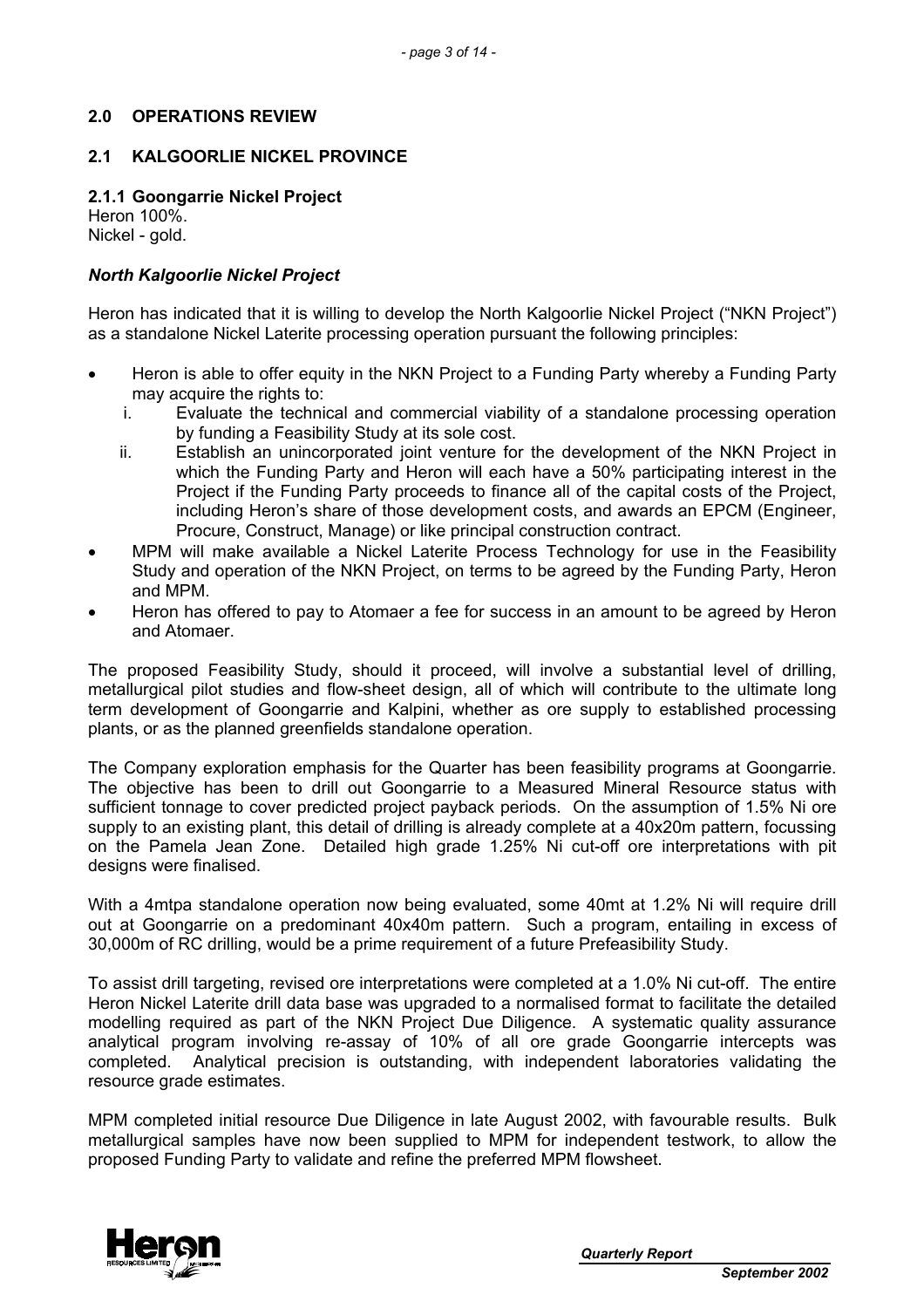#### **2.1.2 Kalpini Nickel Project**  Heron 100%.

Nickel - gold.

# *Kalpini Nickel Laterite Prefeasibility Study*

Nickel Laterite ore reserve drilling was completed on a 160x40/20m pattern between Zones 2 and 4 within the Kalpini Eastern Ultramafic Suite. This drilling is required for Prefeasibility Study pit designs. Zones 1-5 contain particularly high grade laterite, and have certain metallurgical characteristics which may complement the proposed NKN Project processing flow sheet.

In-fill drilling to confirm ore continuity was completed, amounting to 72 RC drill holes for 2,398m. Significant results include:

| Table 1             |                                                                                  |       |                |    |                                                         |      |               |       |       |
|---------------------|----------------------------------------------------------------------------------|-------|----------------|----|---------------------------------------------------------|------|---------------|-------|-------|
|                     | <b>WELLINGTON EAST AND ACRA NORTH PROSPECTS</b>                                  |       |                |    |                                                         |      |               |       |       |
|                     |                                                                                  |       |                |    | RC Drilling Significant Interceptions, 0.75% Ni Cut-Off |      |               |       |       |
| Hole                | <b>North</b>                                                                     | East  | <b>From</b>    | To | <b>Interval</b>                                         | Ni   | Co            | Ni4Co | Ni4Co |
| <b>Number</b>       | m                                                                                | m     | m              | m  | m                                                       | $\%$ | $\frac{0}{0}$ | %     | $M\%$ |
| WERC368             | 38,800                                                                           | 5,620 | 29             | 37 | 8                                                       | 1.25 | 0.10          | 1.67  | 13.36 |
|                     | including at 1.25% Ni cut-off                                                    |       | 30             | 35 | 5                                                       | 1.32 | 0.12          | 1.78  | 8.90  |
| WERC371             | 38,800                                                                           | 5,740 | 16             | 32 | $16*$                                                   | 1.63 | 0.13          | 2.15  | 34.40 |
|                     | including at 1.25% Ni cut-off                                                    |       | 22             | 32 | $10*$                                                   | 2.03 | 0.20          | 2.82  | 28.20 |
| ANRC143             | 29,120                                                                           | 7,300 | 10             | 26 | 16                                                      | 1.39 | 0.26          | 2.44  | 39.64 |
|                     | including at 1.25% Ni cut-off                                                    |       | 11             | 23 | 12                                                      | 1.48 | 0.31          | 2.72  | 32.64 |
| ANRC182             | 28,000                                                                           | 7,820 | 12             | 33 | 21                                                      | 1.01 | 0.03          | 1.14  | 23.94 |
|                     | including at 1.25% Ni cut-off                                                    |       | 22             | 26 | 4                                                       | 1.44 | 0.04          | 1.61  | 6.44  |
| ANRC187             | 28,160                                                                           | 7,800 | 3              | 22 | 19                                                      | 1.07 | 0.02          | 1.17  | 22.23 |
| ANRC191             | 28,480                                                                           | 7,680 | $\overline{2}$ | 52 | 50                                                      | 1.41 | 0.06          | 1.65  | 82.50 |
|                     | including at 1.25% Ni cut-off                                                    |       | $\overline{4}$ | 17 | 13                                                      | 1.84 | 0.14          | 2.40  | 31.20 |
|                     | including at 1.25% Ni cut-off                                                    |       | 20             | 31 | 11                                                      | 1.99 | 0.02          | 2.09  | 22.99 |
| ANRC192             | 28,480                                                                           | 7,720 | 0              | 34 | 34                                                      | 1.22 | 0.05          | 1.43  | 48.62 |
|                     | 12<br>5<br>17<br>including at 1.25% Ni cut-off<br>1.77<br>0.13<br>11.35<br>2.27  |       |                |    |                                                         |      |               |       |       |
|                     | including at 1.25% Ni cut-off<br>19<br>11<br>30<br>1.33<br>0.05<br>16.94<br>1.54 |       |                |    |                                                         |      |               |       |       |
| ANRC <sub>201</sub> | 29,360                                                                           | 7.220 | 1              | 24 | 23                                                      | 1.26 | 0.10          | 1.65  | 37.95 |
|                     | including at 1.25% Ni cut-off                                                    |       | $\overline{7}$ | 22 | 15                                                      | 1.44 | 0.10          | 1.88  | 28.20 |

\* drill hole stopped in ore

Drill hole WERC371 at Zone 4 had a spectacular intersection of **10m at 2.03% Ni and 0.20% Co**, including 1m at 3.6% Ni, within a talc-chlorite schist. In addition anomalous copper was returned with a peak of 149ppm against a background of 5ppm. The high grade nickel and cobalt is not a result of manganese oxide scavenging, as the host rock is predominantly talc. WERC371 is at the eastern end of the drill line at the basal contact of the Eastern Ultramafic flow.

The drilling at Zone 2 confirms that a discrete olivine adcumulate lava flow "mega-channel" is the causative body for the intense aeromagnetic high. Drilling has encountered a unique regolith chararcterised by an intense magnesite development that is not recorded elsewhere in the Kalpini or Goongarrie project areas. The average MgO content from surface to end-of-hole is 24.75%. This may relate to a very forsteritic olivine-rich "ultra" olivine adcumulate, such as the Mt Keith Nickel Sulphide host rock. The ANRC30 and191 high grade nickel saprolite occurrences further confirm the uniqueness of Zone 2, and support a potential Nickel Sulphide host environment.

A joint venture proposal has been received in respect of Kalpini gold rights only, covering a continuous 130km strike of Emu Fault held by Heron. The prospective gold zone occurs at the western contact of the Nickel Laterite target area, and is characterised by widespread alluvial gold nugget "patches".

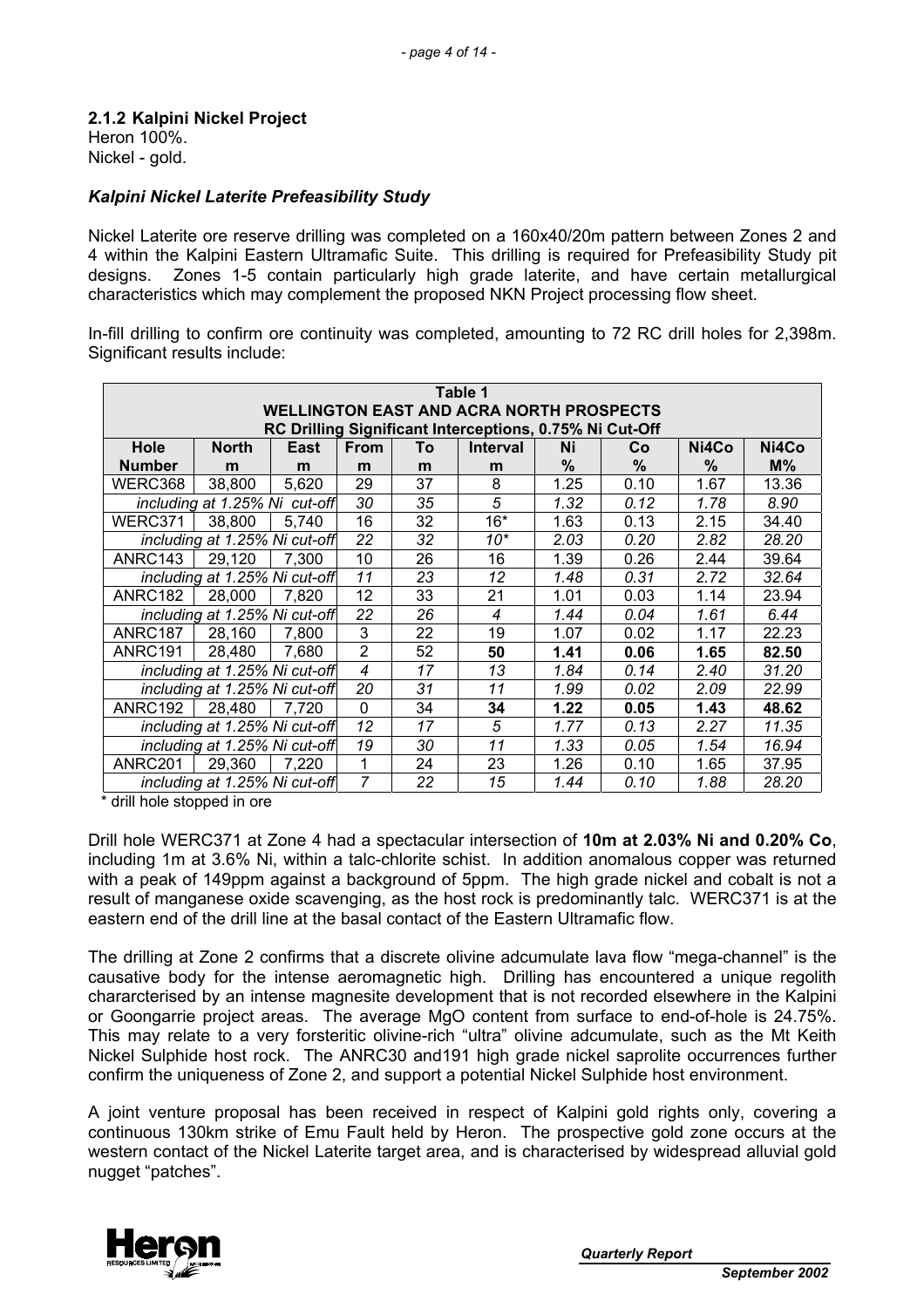# *Kalpini Nickel Sulphide Study*

# **Acra Prospect**

Disseminated Nickel Sulphide intercepts from Acra include **21m at 0.53% Ni** (diamond hole AD-13), **18m at 0.63% Ni** (RC hole ARC-3), and massive sulphide of **0.27m at 4.36% Ni** (AD-04).

Follow-up moving loop TEM coverage over the entire Acra Prospect will be completed to provide better resolution of the 13 conductors highlighted by Heron's exploration review. The survey area is to be extended to the west, to cover Nickel Sulphide gossan horizons identified in Heron's recent geological mapping, within a **5.6km strike of prospective Nickel Sulphide stratigraphy**. This zone contains the **JSW 1020** and **Trinidad** nickel sulphide gossans, which were discovered during the "Nickel Boom", but still remain to be adequately drill tested.

Check sampling of old RC drill holes by Heron has confirmed that sulphides where present are likely to be pentlandite (nickel sulphide), rather than barren iron sulphide. The drill samples were uniformly 0.5-1.2% Ni and 0.01-0.06% Cu with 0.3-1.0% sulphur, with no visible pyrrhotite or pyrite (iron sulphide). Importantly, PGMs were anomalous at 20-95ppb Pt and 40-195ppb Pd.

The Nickel Sulphide structural zone also has excellent gold potential, and hosts the Jubilee Gift gold mine, which between 1899 and 1903 produced 1,517 tonne of ore with an average grade of 21.3g/t Au. Gold targets are available for drill testing, following up previous intercepts below old workings.

Consideration is being given to including Acra within a specialised Nickel Sulphide exploration joint venture vehicle, to be responsible for advancing Heron's Nickel sulphide developments.

# **2.1.3 Widgiemooltha Nickel Project**

Heron 100%. Nickel - gold.

# **Pioneer Prospect**

Three separate komatiite-associated Nickel Sulphide horizons are present. The basal **Western Komatiite Horizon** outcrops as elongate ridges adjacent the contact of the Pioneer Granite, and hosts WMC's Pioneer deposits along strike. Heron has secured additional ground south along strike of Pioneer, hosting the documented "JH" Nickel Sulphide occurrence.

# **2.1.4 Larkinville Joint Venture Project**

Heron 100%. Ramelius right to earn 75% of Gold and Tantalum rights through spending \$0.75m. Nickel - gold - tantalite.

Ramelius Resources Limited ("Ramelius"), a proposed IPO, has the right to earn a 75% interest in the gold and tantalum rights of the Larkinville, Londonderry and Bullabulling Joint Venture tenements through sole funding the initial \$750,000 of exploration expenditure. Heron will retain 100% of all nickel rights and will be free carried on other commodities until a Decision to Mine is made.

Ramelius has compiled and reinterpreted Heron's exploration data base, completed field evaluation, and defined several structural gold targets for drill follow up once listing is completed.

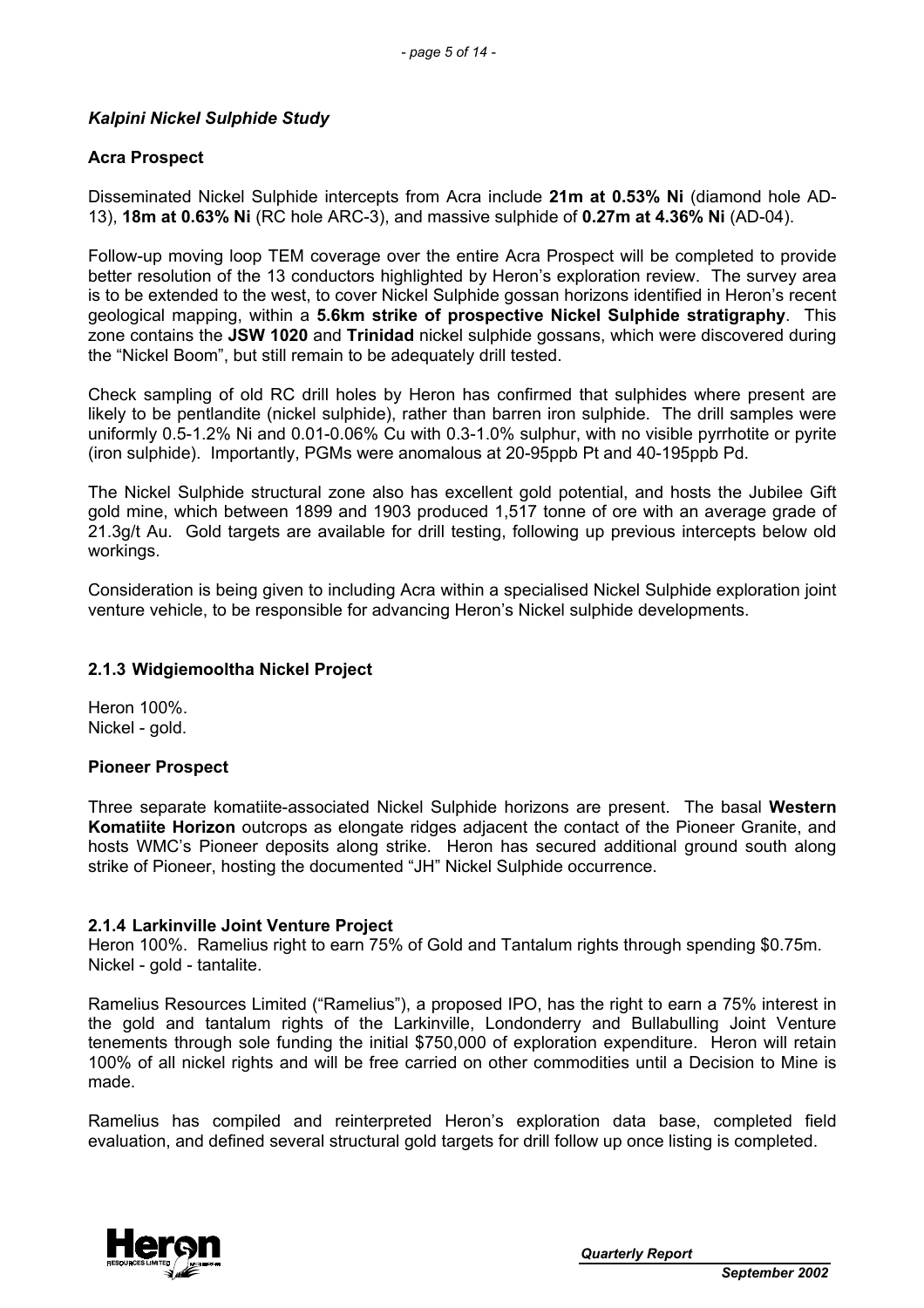# **2.2 SOUTHERN CROSS NICKEL PROVINCE**

### **2.2.1 Aurora Iron Ore Joint Venture Project**

Heron 100%. Central Exchange right to earn 50% of Iron Ore rights. Heron retains all other mineral rights, notably nickel-gold.

Central Exchange Limited ("Central Exchange") may earn a 50% interest in the Iron Ore rights only, through expending a minimum of \$200,000 to complete the exploration required for a Scoping Study involving an Iron Ore mining and shipping operation.

Heron has acquired additional ground within the project area, which is not subject to the Iron Ore Joint Venture. The new applications adjoin the previously reported Heron Bungalbin Gold Prospect (30-70ppb soil gold anomalies), and contain significant old gold workings.

### **2.2.2 Maggie Hays Hill Project**

Heron 100%. Nickel (-gold).

The 81km<sup>2</sup> tenement is immediately south along strike from the Maggie Hays and Emily Ann Nickel Sulphide deposits.

Open file research confirms significant Nickel Sulphide prospectivity within Heron's project area. Two untested TEM anomalies have been recognised, occurring 5km south-east along strike from the Maggie Hays nickel mining centre. RAB drilling confirms the presence of an ultramafic association, with clays in drilling assaying up to 28m at 0.6% Ni.

Additionally, soil gold targets were generated in areas marginal to Lake Johnson, associated with favourable magnetic structures. No previous gold surface sampling or drilling has been carried out on the lake surface, which Heron considers to be a favourable regional alteration target.

A joint venture has been agreed in principle, whereby an incoming party is able to earn a 70% interest in all minerals.

# **2.3 BOORARA SHEAR PROVINCE**

#### **2.3.1 Gidji Joint Venture Project**

Heron 100%. Central Exchange right to earn 80% of Gold rights. Heron retains all nickel rights.

Central Exchange has the right to earn an 80% interest in the gold and other mineral rights (except nickel and associated minerals) of the Gidji and Mulgarrie North Joint Venture Project tenements through sole funding the initial \$250,000 of exploration expenditure. Heron will retain 100% of all nickel rights and will be free carried until a Decision to Mine is made.

# **2.3.2 Boorara Project**

Heron 100% Nickel - gold.

Heron has continued to peg additional ground associated with the Boorara Shear Zone, complementing the existing Mount Martin and Clinker Hill Prospects. The area is characterised by extensive gold workings, and farm out of gold rights will be sought.

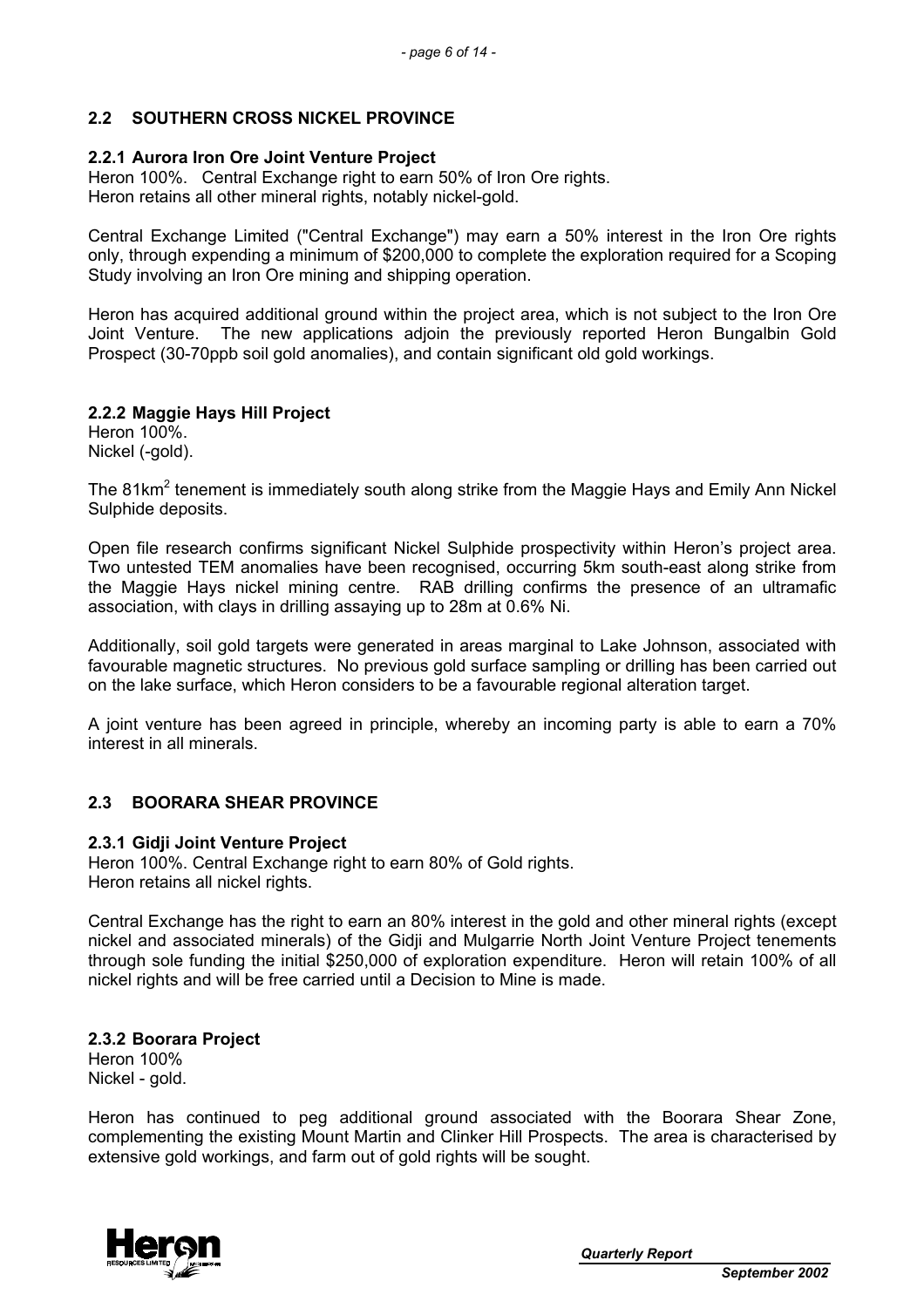# **2.4 REGENT RESOURCES LIMITED**

### **2.4.1 Yindarlgooda Project**

Regent 100%. Copper - zinc - gold. Heron retains all nickel rights.

This new acquisition, located between existing Heron nickel projects at Bulong and Kalpini, is a proposed project for Heron's wholly owned subsidiary **Regent Resources Limited**.

The Regent exploration holdings occur within the Yindarlgooda Province between Carr Boyd in the north and Karonie in the south. The prime target is Volcanogenic Massive Sulphide ("VMS") base metal mineralisation, associated with a major belt of sulphidised felsic volcanics centred on Lake Yindarlgooda. From Regent's initial geological reconnaissance, the project area is characterised by regionally extensive sericite-pyrite alteration.

At the **Yindarlgooda Prospect**, initial ironstone/metasediment sampling by Regent has returned uniform 35-55% FeO, 70-300ppm Cu, 100-1200ppm Zn, 200-7900ppm As and 0.05-2.4g/t Au. Most significantly, the peak gold occurs in sericite schist, which is a key pathfinder for VMS "Footwall Alteration". The initial results are confirmation that the Regent exhalative VMS model applies at Yindarlgooda. Numerous historical gold workings are present in the project area, including Queen Lapage. These may in part reflect VMS pathfinder alteration, rather than traditional Eastern Goldfields quartz lode/shear related gold mineralisation.

Regent has secured a major new landholding at the **Karonie North Prospect** immediately north of the Karonie gold mining centre. Heron's main interest is "Silver Swan-style" Nickel Sulphide targets.

#### **2.4.2 Northern Western Australia Proterozoic Base Metal Province**

Regent 100%. Copper - nickel - PGM - base metals. Heron retains all nickel rights.

Regent has generated a conceptual model for **Magmatic Nickel - Copper Sulphide deposits** within the Proterozoic base metal province of northern Western Australia. The main examples of this ore style are the giant Nickel-Copper Sulphide deposits at Noril'sk and Pechanga in Russia, Jinchuan in China, and Sudbury, Thompson and Voisey's Bay in Canada. These are all characterised by mineral resources of several million tonnes of contained nickel and copper.

All of the deposits are hosted by large volume, internally complex, mafic intrusive magmatic complexes, which is a fundamental aspect of their formation. The magmas that generate the giant Nickel-Copper Sulphide deposits are interpreted to result from melting below the earth's crust, above mantle convection cells or "plumes" developed in crustal rifts.

Mafic magma can become sulphur-saturated to form Nickel Sulphides through contamination by melting of adjacent crustal rocks, including sulphur-containing sediments. The **Kimberley Basin** is commonly sulphur-bearing, notably containing stratabound copper sulphide deposits with the basaltic Carson Volcanics. This model has guided Regent's Kimberley pegging.

A new project area was acquired in the **Bangemall Basin**, based on published PGM soil geochemistry. Dolerite sills of the Basin form one of the world's larger continental tholeiite provinces. Virtually no previous work has been carried out to ascertain the nature of these sills in terms of magmatic and metallogenic evolution, and thus potential for magmatic Nickel Sulphides.

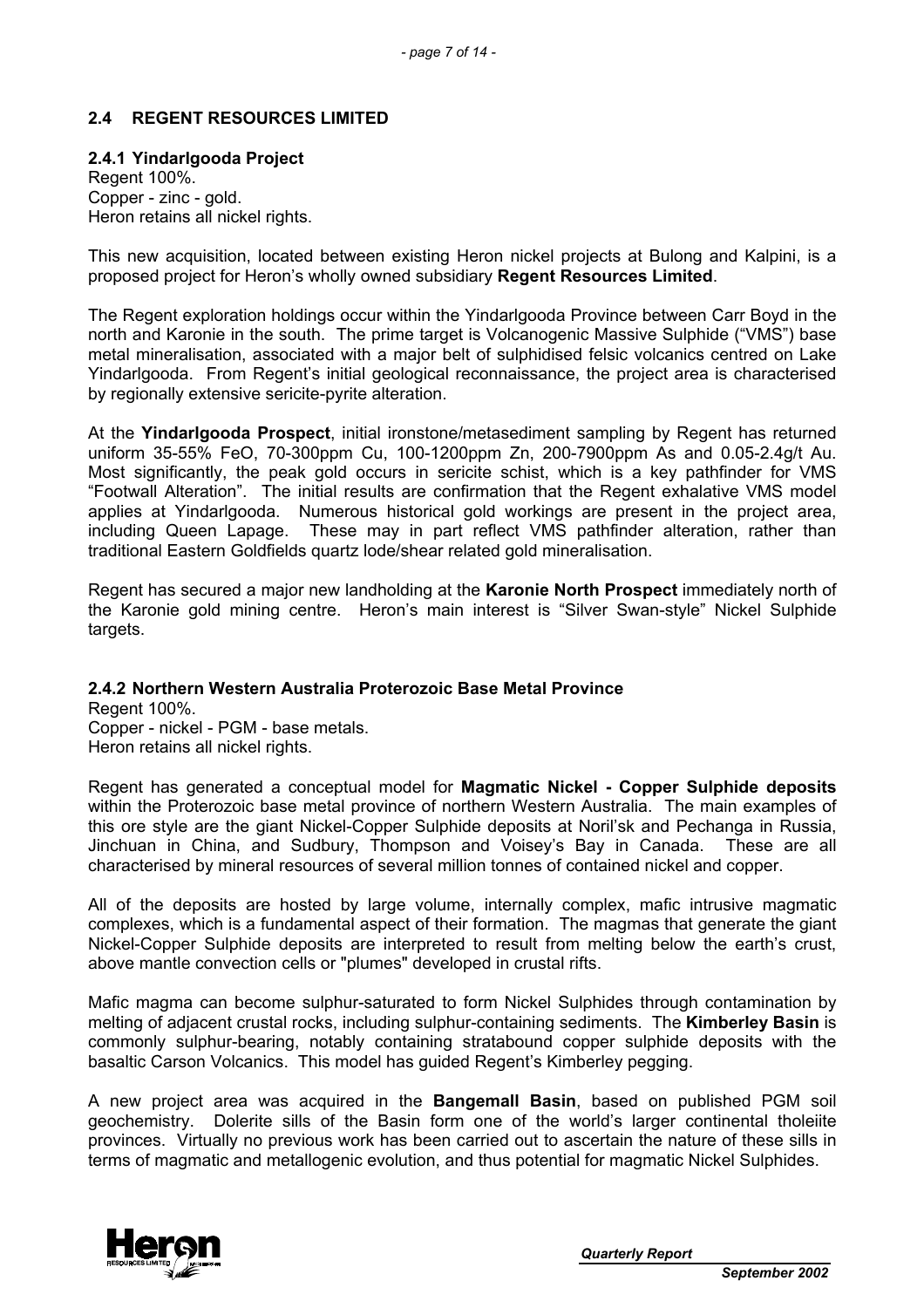# **Alice Hill Prospect**

The 17 $km^2$  tenement is located within a zone of intense structural dislocation associated with the Halls Creek-Alice Downs Fault Complex. The exploration target is structurally remobilised Nickel-Copper Sulphide associated with the Bow River Intrusive Complex. The high profile Eileen Bore Nickel-Copper Sulphide prospect is 22km NE along structure from Alice Hill.

### **Kimberley Basin Prospect**

The 4,449km<sup>2</sup> project area covering 25 tenement applications is located within the base metal mineralised Kimberley Basin, between the Speewah copper and fluorite prospects in the east and Mitchell Plateau bauxite in the west. Diamond-bearing kimberlites occur throughout this segment of the Kimberley Basin, and are a subsidiary target for Regent.

The outcropping units of the Kimberley Basin in the project area from oldest to youngest are the King Leopold Sandstone, the Carson Volcanics and the Hart Dolerite. The Carson Volcanics predominantly consists of basalt. Sills of the prospective Hart Dolerite intrude the King Leopold Sandstone and the Carson Volcanics. The Dolerite is known to contain pyrite, chalcopyrite and galena mineralisation, particularly within granophyric phases. The Hart Dolerite has a strong fluorite association at Speewah, allowing comparison with the felsite phase of the Bushveld Igneous Complex of South Africa.

A prominent corridor of major lineaments trend NE across the project area. This structure is considered to be a potential focus for mafic magma emplacement. The Regent target concept has now been acknowledged by a multinational base metal company, supporting Regent's early entry into this emerging nickel - copper province.

# **Bangemall Basin Prospect**

The 196km<sup>2</sup> project area is located within the base metal mineralised Bangemall Basin, at the intersection of the Mount Lofty and Neds Gap Faults. The area is intensely intruded by dolerite.

# **2.5 BALLADONIA ENERGY NL**

Heron 100%. Oil shale - sulphur - heavy mineral sands.

The current oil shale resource is **2.6 billion tonne at 133 litre/tonne**. The Company is reviewing opportunities for an "Avoca-style" IPO based on the oil shale and possibly heavy mineral sand assets. Heron's main objective is to retain sulphur off-take rights from the oil shale, whilst making equity in a new IPO company available to Heron Shareholders.

The Company has received two expressions of joint venture interest to evaluate the mineral sands potential of the Balladonia oil shale tenements. These offers are currently being assessed.

#### **IAN BUCHHORN MANAGING DIRECTOR**

The information is based on, and accurately reflects, information compiled by Ian James Buchhorn, who is a Member of the Australasian Institute of Mining and Metallurgy.

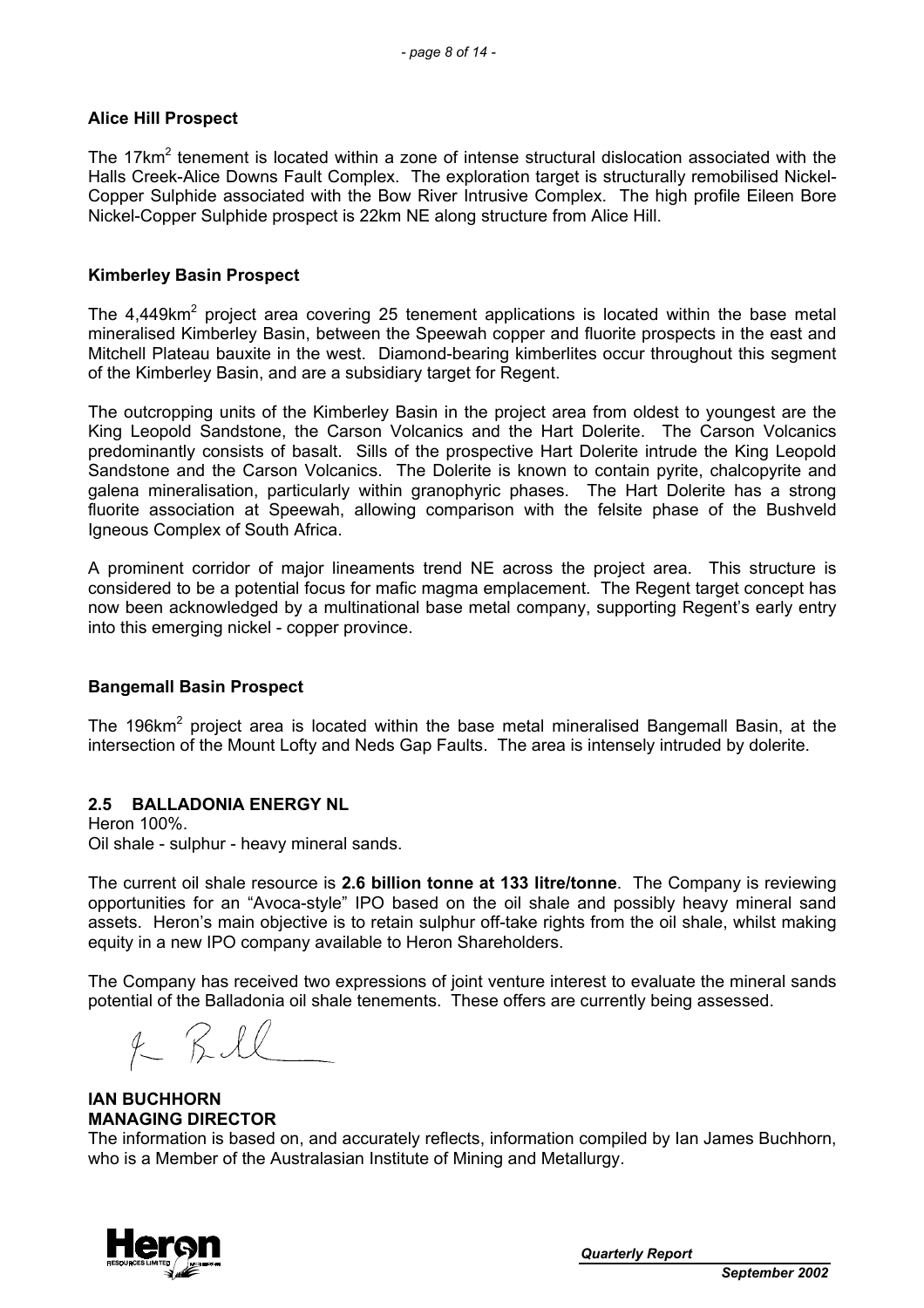# *- Page 9 of 14 -*

# **Appendix 5B**

| <b>MINING EXPLORATION ENTITY QUARTERLY REPORT</b><br>Name of entity                                                                        |                    |                                   |  |  |  |
|--------------------------------------------------------------------------------------------------------------------------------------------|--------------------|-----------------------------------|--|--|--|
| <b>HERON RESOURCES LIMITED</b>                                                                                                             |                    |                                   |  |  |  |
| <b>ABN</b>                                                                                                                                 |                    | Quarter ended ("current quarter") |  |  |  |
| 30 068 263 098                                                                                                                             |                    | 30 September 2002                 |  |  |  |
| <b>CONSOLIDATED STATEMENT OF CASH FLOWS</b>                                                                                                |                    |                                   |  |  |  |
|                                                                                                                                            |                    | Year to                           |  |  |  |
|                                                                                                                                            | <b>Current Qtr</b> | Date                              |  |  |  |
| Cash flows related to operating activities                                                                                                 | \$A'000            | $(3$ months)<br>\$A'000           |  |  |  |
| Receipts from product sales and related debtors<br>1.1<br>1.2<br>Payments for: (a) exploration and evaluation<br>development<br>(b)        | (423)              | (423)                             |  |  |  |
| production<br>(c)<br>administration<br>(d)                                                                                                 | (111)              | (111)                             |  |  |  |
| 1.3<br>Dividends received<br>Interest and other items of similar nature received<br>1.4<br>1.5<br>Interest and other costs of finance paid | 19                 | 19                                |  |  |  |
| 1.6<br>Income taxes paid<br>Other (provide details if material) - GST Paid<br>1.7                                                          | (25)               | (25)                              |  |  |  |
| <b>Net Operating Cash Flows</b>                                                                                                            | (540)              | (540)                             |  |  |  |
| Cash flows related to investing activities                                                                                                 |                    |                                   |  |  |  |
| 1.8<br>Payment for purchases of: (a)<br>prospects<br>equity investment<br>(b)<br>other fixed assets                                        | (23)               | (23)                              |  |  |  |
| (c)<br>1.9<br>Proceeds from sale of:<br>(a)<br>prospects<br>(b)<br>equity investment<br>other fixed assets<br>(c)                          |                    |                                   |  |  |  |
| 1.10 Loans to other entities                                                                                                               |                    |                                   |  |  |  |
| 1.11 Loans repaid by other entities<br>1.12 Other (provide details if material)                                                            |                    |                                   |  |  |  |
| <b>Net Investing Cash Flows</b>                                                                                                            | (23)               | (23)                              |  |  |  |
| 1.13 Total operating and investing cash flows<br>(carried forward)                                                                         | (563)              | (563)                             |  |  |  |

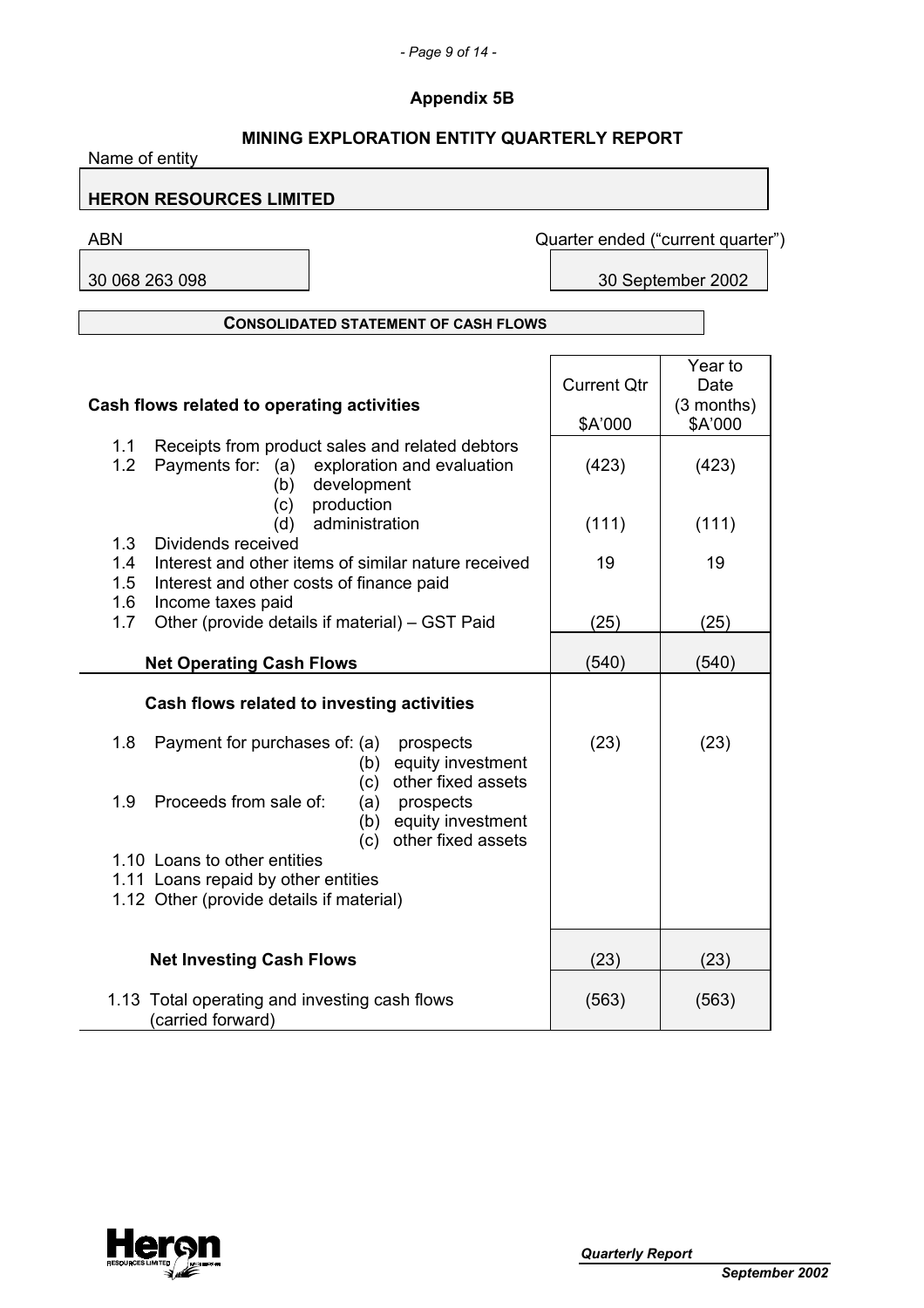| 1.13 Total operating and investing cash flows<br>(brought forward)                                                                                                                                                                                                         | (563) | (563) |
|----------------------------------------------------------------------------------------------------------------------------------------------------------------------------------------------------------------------------------------------------------------------------|-------|-------|
| Cash flows related to financing activities                                                                                                                                                                                                                                 |       |       |
| 1.14 Proceeds from the issue of shares, options, etc.<br>1.15 Proceeds from the sale of forfeited shares<br>1.16 Proceeds from borrowings<br>1.17 Repayment of borrowings<br>1.18 Dividends paid<br>1.19 Other (provide details if material)<br>- Capital raising expenses |       |       |
| Net financing cash flows                                                                                                                                                                                                                                                   |       |       |
| Net increase (decrease) in cash held                                                                                                                                                                                                                                       |       |       |
| 1.20 Cash at beginning of quarter/year to date<br>1.21 Exchange rate adjustments                                                                                                                                                                                           | 2,127 | 2,127 |
| 1.22 Cash at end of quarter                                                                                                                                                                                                                                                | 1,564 | 1,564 |

 **Payments to directors of the entity and associates of the directors, payments to related entities of the entity and associates of the related entities** 

|                                                                     | <b>Current Qtr</b><br>\$A'000 |
|---------------------------------------------------------------------|-------------------------------|
| 1.23 Aggregate amount of payments to the parties included item 1.2  | 90                            |
| 1.24 Aggregate amount of loans to the parties included in item 1.10 |                               |

1.25 Explanation necessary for an understanding of the transactions

Directors fees, salaries and superannuation (A\$74,000). Provision of secretarial services by director related entities (A\$1,000). Provision of office accommodation by director related entity (A\$15,000).

# **Non-cash financing and investing activities**

 2.1 Details of financing and investing transactions which have had a material effect on consolidated assets and liabilities but did not involve cash flows

 2.2 Details of outlays made by other entities to establish or increase their share in projects in which the reporting entity has an interest

See attached schedule

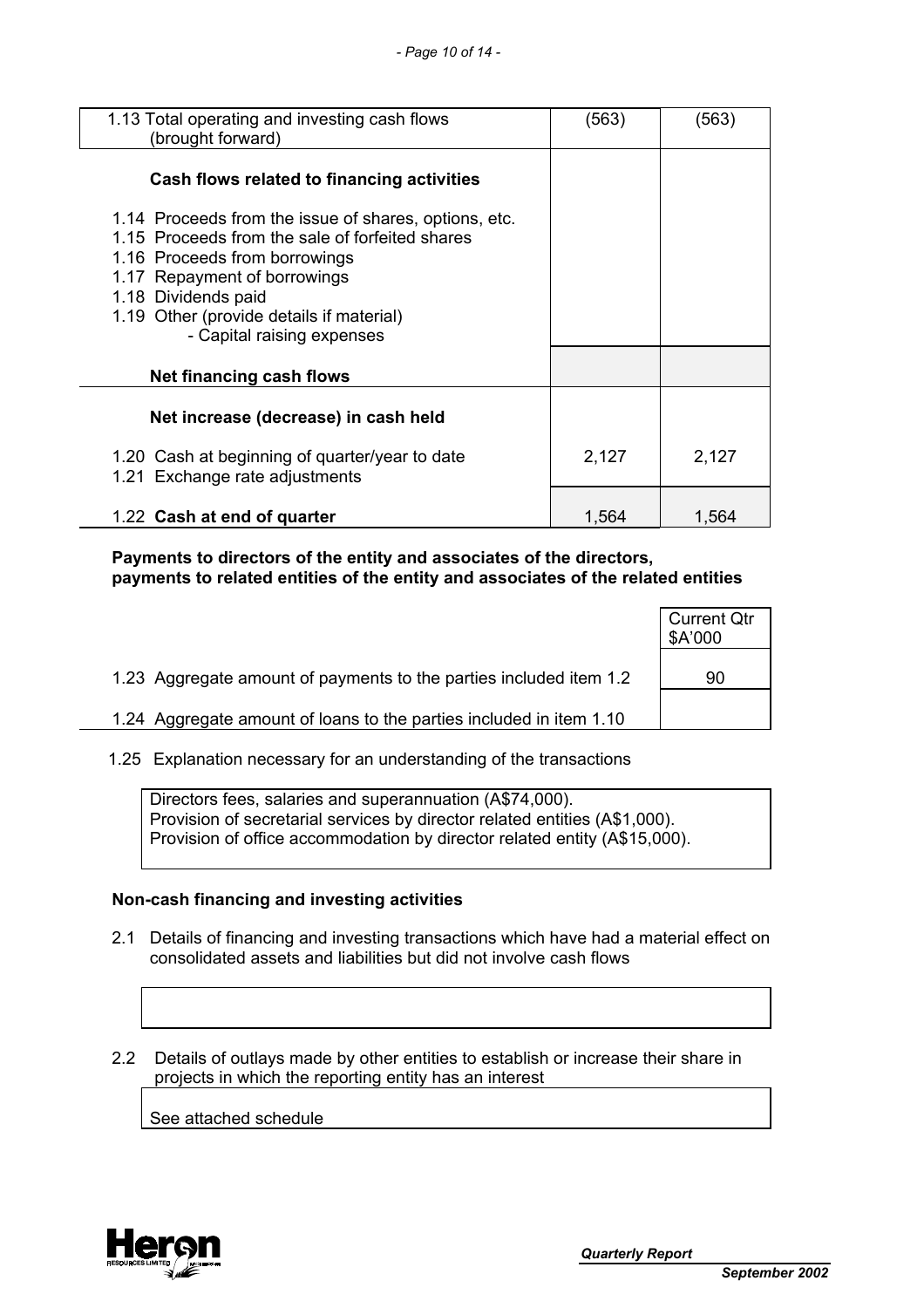# **Financing facilities available**

*Add notes as necessary for an understanding of the position*

|                                 | Amount available<br>\$A'000 | Amount used<br>\$A'000 |
|---------------------------------|-----------------------------|------------------------|
| Loan facilities<br>3.1          |                             |                        |
| 3.2 Credit standby arrangements |                             |                        |

# **Estimated cash outflows for next quarter**

|                                | \$A'000 |
|--------------------------------|---------|
| 4.1 Exploration and evaluation | 300     |
| 4.2 Development                |         |
| <b>Total</b>                   | 300     |

# **Reconciliation of cash**

| Reconciliation of cash at the end of the<br>quarter (as shown in the consolidated<br>statement of cash flows) to related items in<br>the accounts as follows. | <b>Current Quarter</b><br>\$A'000 | <b>Previous Quarter</b><br>\$A'000 |
|---------------------------------------------------------------------------------------------------------------------------------------------------------------|-----------------------------------|------------------------------------|
| 5.1 Cash on hand and at bank                                                                                                                                  | 290                               | 866                                |
| 5.2 Deposits at call                                                                                                                                          | 1,225                             | 1,225                              |
| 5.3 Bank Overdraft                                                                                                                                            |                                   |                                    |
| 5.4 Other (provide details)<br>Environmental bonds                                                                                                            | 49                                | 36                                 |
| Total: cash at end of quarter (Item 1.22)                                                                                                                     | 1,564                             | 2,127                              |

# **Changes in interests in mining tenements**

|                                                                            | <b>Tenement</b><br>reference | Nature of interest<br>(note (2)) | Interest<br>at<br>Begin of<br>Quarter | Interest<br>at<br>End of<br>Quarter |
|----------------------------------------------------------------------------|------------------------------|----------------------------------|---------------------------------------|-------------------------------------|
| 6.1 Interests in mining<br>tenements<br>relinquished,<br>reduced or lapsed |                              | See attached<br>schedule         |                                       |                                     |
| 6.2 Interests in mining<br>tenements acquired<br>or increased              |                              | See attached<br>schedule         |                                       |                                     |

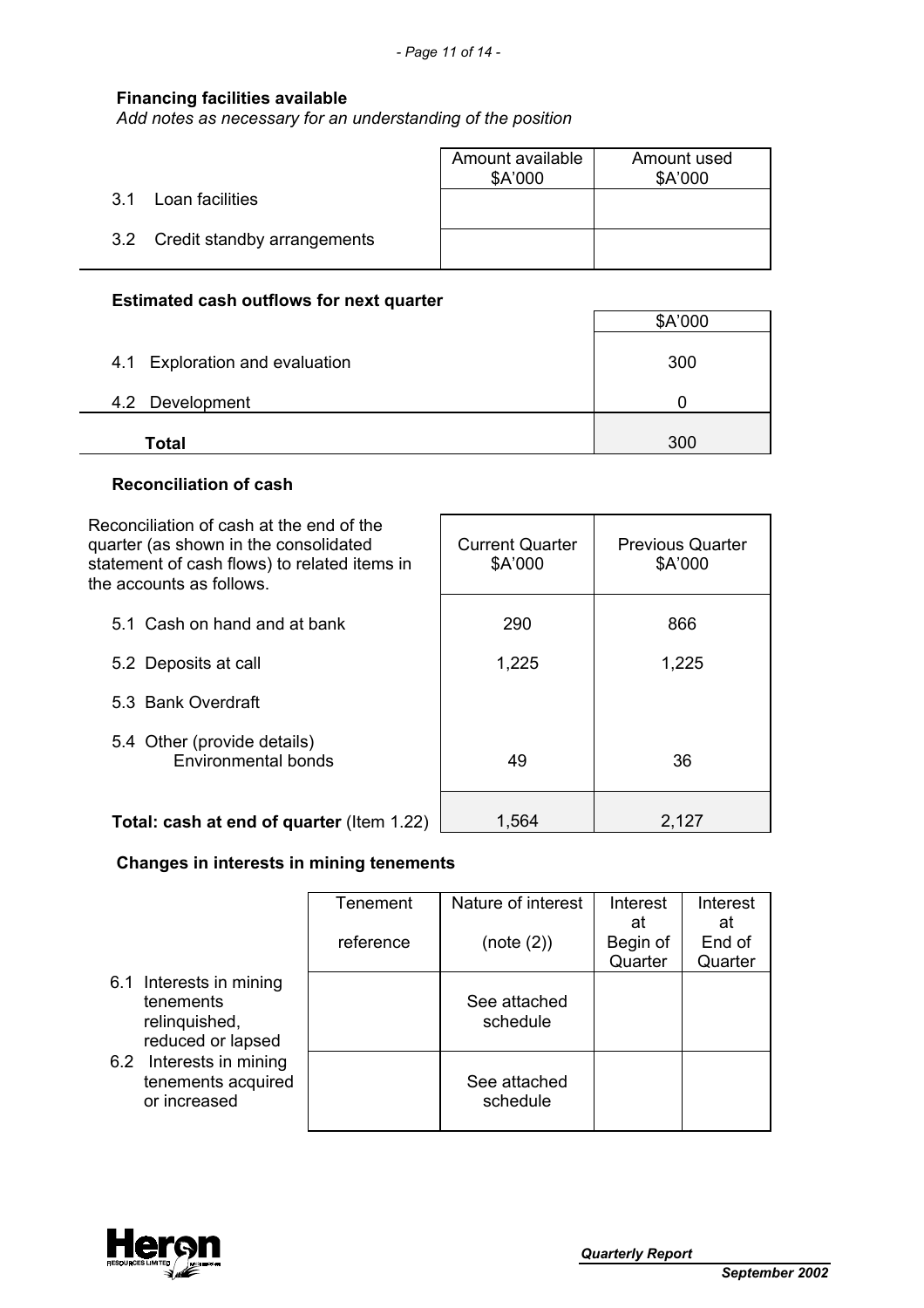#### **Issued and quoted securities at end of current quarter**

 *Description includes rate of interest and any redemption or conversion rights together with prices and dates.* 

|                                                     | Number<br>Issued                                                                                             | <b>Number</b><br>quoted                                            | Par value<br>(cents)                                                                                                  | Paid-up<br>value<br>(cents)                                                                                                                                       |
|-----------------------------------------------------|--------------------------------------------------------------------------------------------------------------|--------------------------------------------------------------------|-----------------------------------------------------------------------------------------------------------------------|-------------------------------------------------------------------------------------------------------------------------------------------------------------------|
| 7.1 Preference<br>securities<br>(description)       |                                                                                                              |                                                                    |                                                                                                                       |                                                                                                                                                                   |
| 7.2 Issued during<br>Quarter                        |                                                                                                              |                                                                    |                                                                                                                       |                                                                                                                                                                   |
| 7.3 Ordinary securities                             | 105,158,727                                                                                                  | 105, 158, 727                                                      |                                                                                                                       |                                                                                                                                                                   |
| 7.4 Issued during<br>Quarter                        |                                                                                                              |                                                                    |                                                                                                                       |                                                                                                                                                                   |
| 7.5 Convertible debt<br>securities<br>(description) |                                                                                                              |                                                                    |                                                                                                                       |                                                                                                                                                                   |
| 7.6 Issued during<br>quarter                        |                                                                                                              |                                                                    |                                                                                                                       |                                                                                                                                                                   |
| 7.7 Options<br>(description)                        | 200,000<br>200,000<br>200,000<br>200,000<br>100,000<br>785,000<br>785,000<br>2,000,000<br>500,000<br>500,000 | Nil<br>Nil<br>Nil<br>Nil<br>Nil<br>Nil<br>Nil<br>Nil<br>Nil<br>Nil | Exercise<br>Price<br>\$0.35<br>\$0.45<br>\$0.55<br>\$0.65<br>\$0.25<br>\$0.35<br>\$0.50<br>\$0.35<br>\$0.35<br>\$0.50 | <b>Expiry</b><br>Date<br>19/12/2002<br>19/12/2002<br>19/12/2002<br>19/12/2002<br>04/02/2004<br>19/10/2004<br>19/10/2004<br>20/12/2004<br>30/06/2005<br>30/06/2005 |
| 7.8 Issued during<br>Quarter                        | 500,000                                                                                                      | Nil                                                                | \$0.30                                                                                                                | 23/04/2006                                                                                                                                                        |
| 7.9 Exercised during<br>Quarter                     |                                                                                                              |                                                                    |                                                                                                                       |                                                                                                                                                                   |
| 7.10 Expired during<br>Quarter                      |                                                                                                              |                                                                    |                                                                                                                       |                                                                                                                                                                   |
| 7.11 Debentures<br>(totals only)                    |                                                                                                              |                                                                    |                                                                                                                       |                                                                                                                                                                   |
| 7.12 Unsecured notes<br>(totals only)               |                                                                                                              |                                                                    |                                                                                                                       |                                                                                                                                                                   |

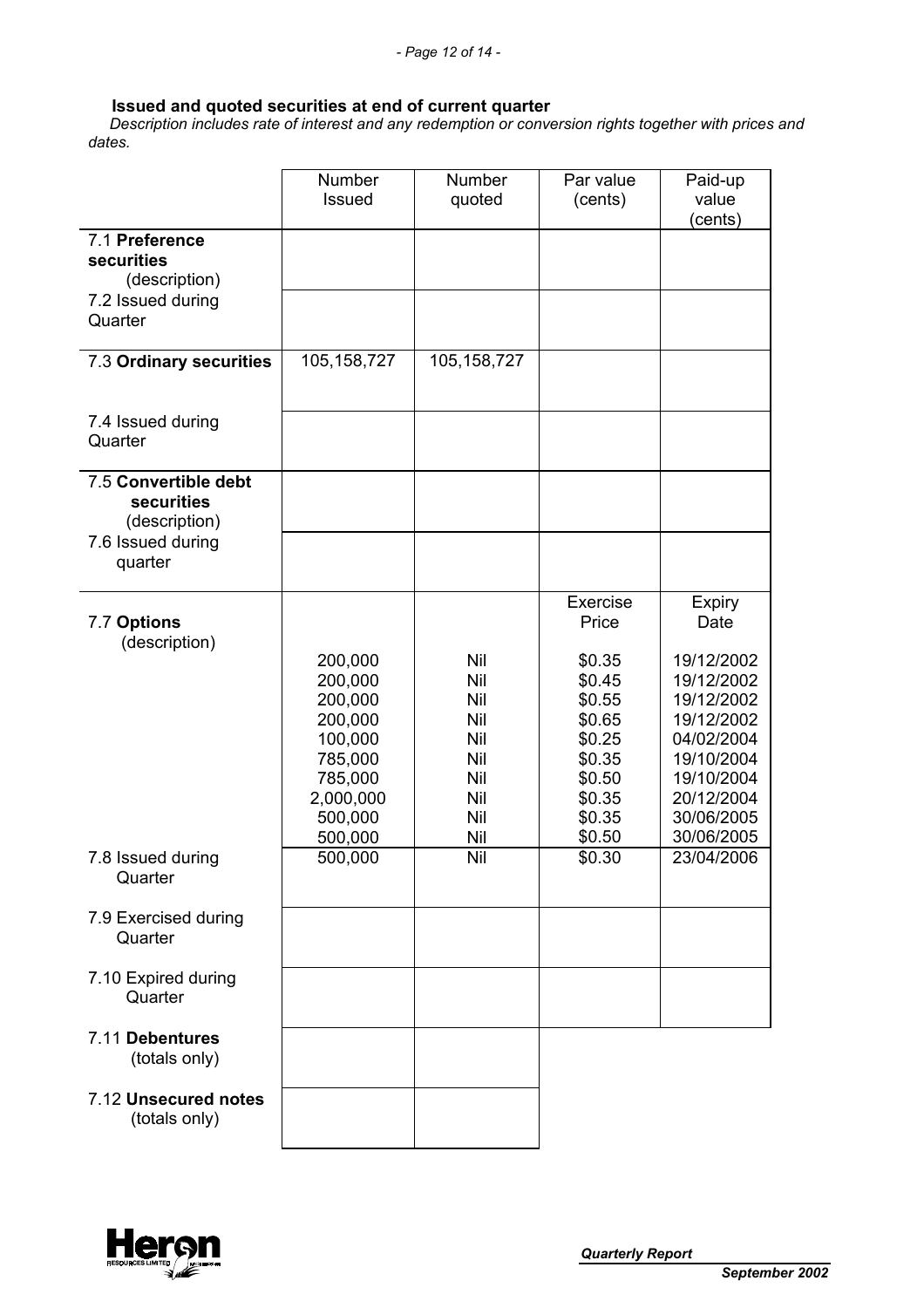#### **Compliance 2.2 Details of outlays made by other entities to establish or increase their share in projects in which the reporting entity has an interest.**

- 1. Portman Limited has entered into an option to purchase the Bungalbin and Mount Jackson Project tenements for \$25,000 and at least \$250,000 of exploration expenditure. Heron will retain a FOB royalty on any Iron Ore sold from the tenements, and Heron will retain all other mineral rights.
- 2. Mount Burgess Mining NL has the right to earn a 70% interest of the non-nickel rights in the Perrinvale Joint Venture Project tenements through sole funding the initial \$500,000 of exploration expenditure.
- 3. Ramelius Resources Limited has the right to earn a 75% interest of the gold and tantalum rights of the Bullabulling and Larkinville Joint Venture Project tenements through sole funding the initial \$750,000 of exploration expenditure. Heron will retain 100% of all nickel rights and will be free carried until a Decision to Mine is made.
- 4. Central Exchange Limited/Juniper Resources Limited and their subsidiary Australian Mineral Investments Pty Ltd has the right to earn a 80% interest of the gold and other mineral rights (except nickel and associated minerals) of the Gidji and Mulgarrie North Joint Venture Project tenements through sole funding the initial \$250,000 of exploration expenditure. Heron will retain 100% of all nickel rights and will be free carried until a Decision to Mine is made.
- 5. Central Exchange Limited/Juniper Resources Limited and their subsidiary Australian Mineral Investments Pty Ltd has the right to earn a 50% interest of the Iron rights of the Mount Dimer and Aurora Ranges Joint Venture Project tenements through sole funding the initial \$200,000 of exploration expenditure. The Parties may contribute on a pro-rata basis, or dilute, with Heron retaining a gross production royalty should it elect to not participate. Heron will retain 100% of all nickel and gold rights.

# **6.1 Interests in Mining Tenements transferred, relinquished, reduced or lapsed**

| Tenement | <b>Nature of Interest</b>   | % Begin Quarter | % End Quarter |
|----------|-----------------------------|-----------------|---------------|
| E24/117  | Registered Applicant        | 100             | 0             |
| E24/119  | <b>Registered Applicant</b> | 100             | 0             |
| E25/269  | <b>Registered Applicant</b> | 100             | 0             |
| E25/270  | <b>Registered Applicant</b> | 100             | 0             |
| E27/251  | Registered Applicant        | 100             | 0             |
| E27/285  | <b>Registered Applicant</b> | 100             | 0             |
| E27/287  | <b>Registered Applicant</b> | 100             | 0             |
| E27/288  | Registered Applicant        | 100             | 0             |
| E27/289  | <b>Registered Applicant</b> | 100             | 0             |
| E30/268  | Registered Applicant        | 100             | 0             |
| E31/399  | <b>Registered Applicant</b> | 100             | 0             |
| E39/695  | <b>Registered Holder</b>    | 100             | 0             |
| E77/976  | <b>Registered Applicant</b> | 100             | 0             |
| E77/1068 | <b>Registered Applicant</b> | 100             | 0             |
| E77/1092 | Registered Applicant        | 100             | 0             |
| M27/305  | <b>Registered Applicant</b> | 100             | 0             |
| M27/350  | Registered Applicant        | 100             | 0             |
| M29/230  | <b>Registered Applicant</b> | 100             | 0             |
| M29/231  | <b>Registered Applicant</b> | 100             | 0             |
| M29/274  | <b>Registered Applicant</b> | 100             | 0             |
| P27/1474 | <b>Registered Holder</b>    | 100             | 0             |
| P29/1413 | <b>Registered Holder</b>    | 100             | 0             |
| P29/1734 | Registered Applicant        | 100             | 0             |
| P29/1735 | <b>Registered Applicant</b> | 100             | 0             |
| P63/1114 | <b>Registered Holder</b>    | 100             | 0             |
| P63/1115 | <b>Registered Holder</b>    | 100             | 0             |
| P63/1116 | <b>Registered Holder</b>    | 100             | 0             |
| P63/1119 | <b>Registered Holder</b>    | 100             | 0             |
| P63/1122 | <b>Registered Holder</b>    | 100             | 0             |
|          |                             |                 |               |